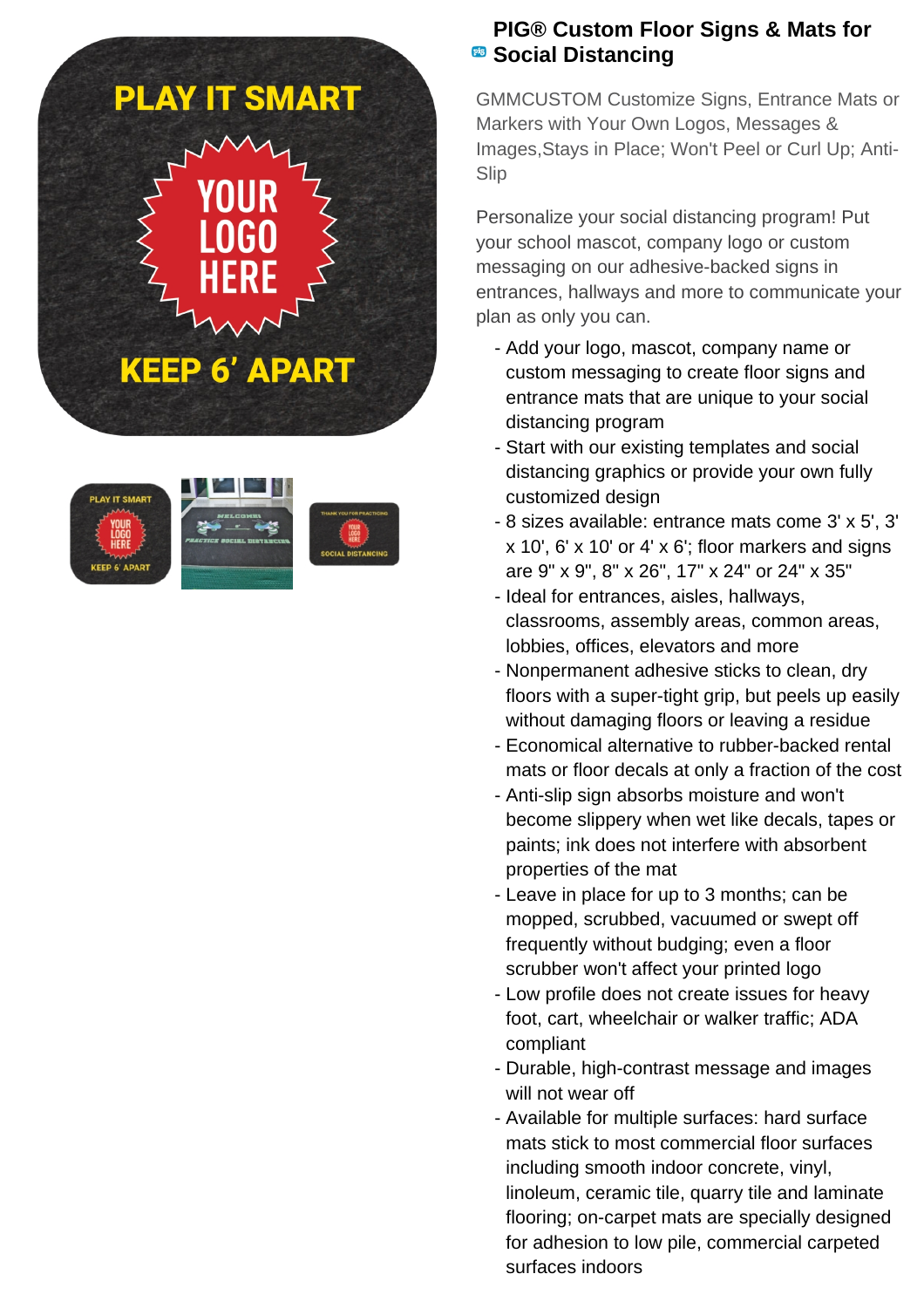- Apply pressure to surface when installing to ensure strong grip to the floor
- Contact us to get started ask questions, receive a quote, get a free proof!
- NOTE: This product is customized, so it is ineligible for returns or refunds.



## **Specifications**

| <b>Backing Material</b>            | Adhesive-Backed                                                                                              |
|------------------------------------|--------------------------------------------------------------------------------------------------------------|
| <b>Brand</b>                       | <b>PIG</b>                                                                                                   |
| <b>Category</b>                    | Social Distancing                                                                                            |
| <b>Flammability Specifications</b> | Flame Resistant - Will melt and self-extinguish                                                              |
| <b>Fluid Absorbed</b>              | Water; Grease; Oils                                                                                          |
| <b>Ideal For</b>                   | Anywhere You Want To Promote Proper Health & Safety<br>Protocols                                             |
| <b>Color</b>                       | <b>Black</b>                                                                                                 |
| <b>Incinerable</b>                 | Yes                                                                                                          |
| <b>Industry</b>                    | Grocery/Retail; Restaurant; Institutional Facilities;<br>Healthcare/Lab; Industrial & Commercial; Government |
| Indoor/Outdoor                     | <b>Indoor Use</b>                                                                                            |
| Legend                             | Customizable                                                                                                 |
| <b>Recommended Use</b>             | Customize Signs, Entrance Mats or Markers with Your Own<br>Logos, Messages & Images                          |
| <b>Special Feature</b>             | Stays in Place; Won't Peel or Curl Up; Anti-Slip                                                             |
| <b>Storage Temp Range</b>          | Store between 32°F and 120°F                                                                                 |
| <b>Temperature Limit</b>           | Surface temps from 55°F to 120°F                                                                             |
| <b>Traffic</b>                     | Heavy Foot Traffic; Carts & Equipment                                                                        |
| <b>Walking Surface</b>             | <b>Absorbent Top</b>                                                                                         |
| Sold as                            | 1 each                                                                                                       |
| Weight                             | 1 lb.                                                                                                        |
| <b>New Pig Patent</b>              | <b>Patent Pending</b>                                                                                        |
| # per Pallet                       | 500                                                                                                          |
| <b>Composition</b>                 | Absorbent: Polypropylene<br><b>Backing: Proprietary Material</b>                                             |
| <b>UNSPSC</b>                      | 47131901                                                                                                     |
|                                    |                                                                                                              |

## Metric Equivalent

**Weight** .5 kg